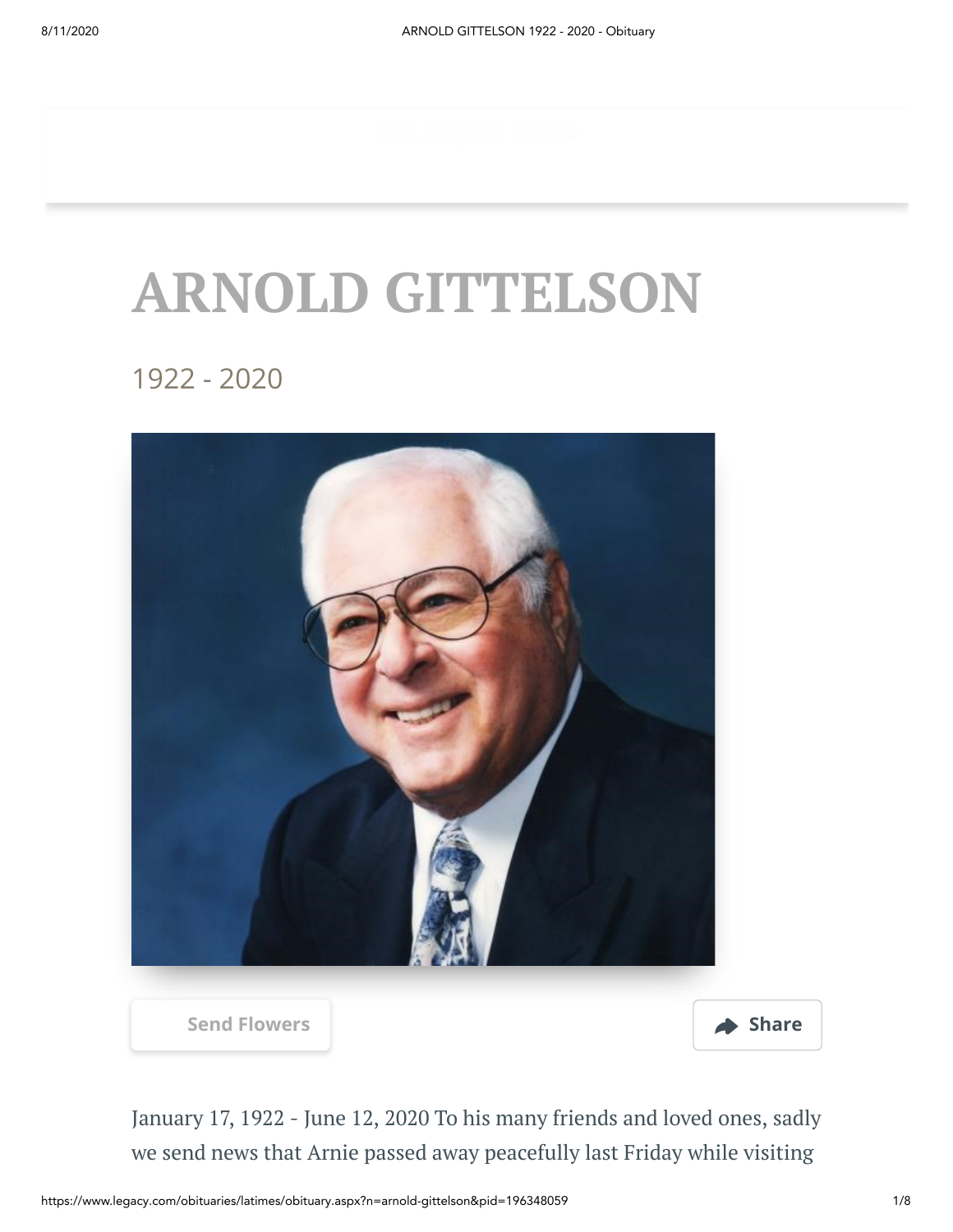his beloved home in the desert. He would tell us previously, though, not to dwell too long on his eventual demise, as his 98 years of long life were as full and joyous as anyone could possibly desire. His years included: Serving his country as a young Marine 1st Sargent in WWII, honing his skills as a tough leader.A most fortunate introduction that led to a wonderful 63 year marriage to the wife he adored, Pat, together raising 4 boys, Michael, Ron, Bob, and Mark.Founding a successful fabric converting and distribution company, Morgan Fabrics, serving the home furnishings industry for almost 65 years now.Showing a strong commitment to his Jewish faith and community, and building a network of lifelong friends.Arnie's greater joys in life included time spent with his one and only grandson Max, multiple rounds of golf with his buddies at El Caballero, and his philanthropic interests and association with The Jesters. Arnie could charm most everyone with his wonderful sense of humor, jokes, and storytelling, and his friends will attest to great times and laughter when Arnie was in the room.Survived by sons Michael & Robert, daughter-in laws Tina & Angela, grandson Max & fiancee Sara, and his nephews and nieces. Preceded in death by parents Jack & Rose, and brothers Mickey & Burt. With some of his greatest sorrow, sons Ron & Mark preceded him in death, and his lovely wife Pat was laid to rest in 2013. But now you can sense Arnie's peace of mind, where in his own epitaph, he writes: "I lived I loved I laughed I cried. My life on Earth was one grand ride. And now I'm here as all can see. Together with Pat and she with me".Special thanks to his loving and longtime caregivers, Daisy, Freddy, and Nora, who Arnie cherished and attributed for many years to his long and vital life. Services are being arranged for immediate family only. A celebration of Arnie's life will be arranged for all to attend at a later date. In lieu of flowers, donations in Arnie's name can be made to the Jewish Federation or [charity](http://www.legacy.com/obituaries/LATimes/condolences-charities.aspx?keyword=coycalz&pid=196348059) of choice.

To Plant Memorial Trees in memory, please visit our **[Sympathy](https://sympathy.legacy.com/en-us/funeral-flowers/name/arnold-gittelson-funeral-flowers/p196348059/?affiliateId=91&pm=240) Store**.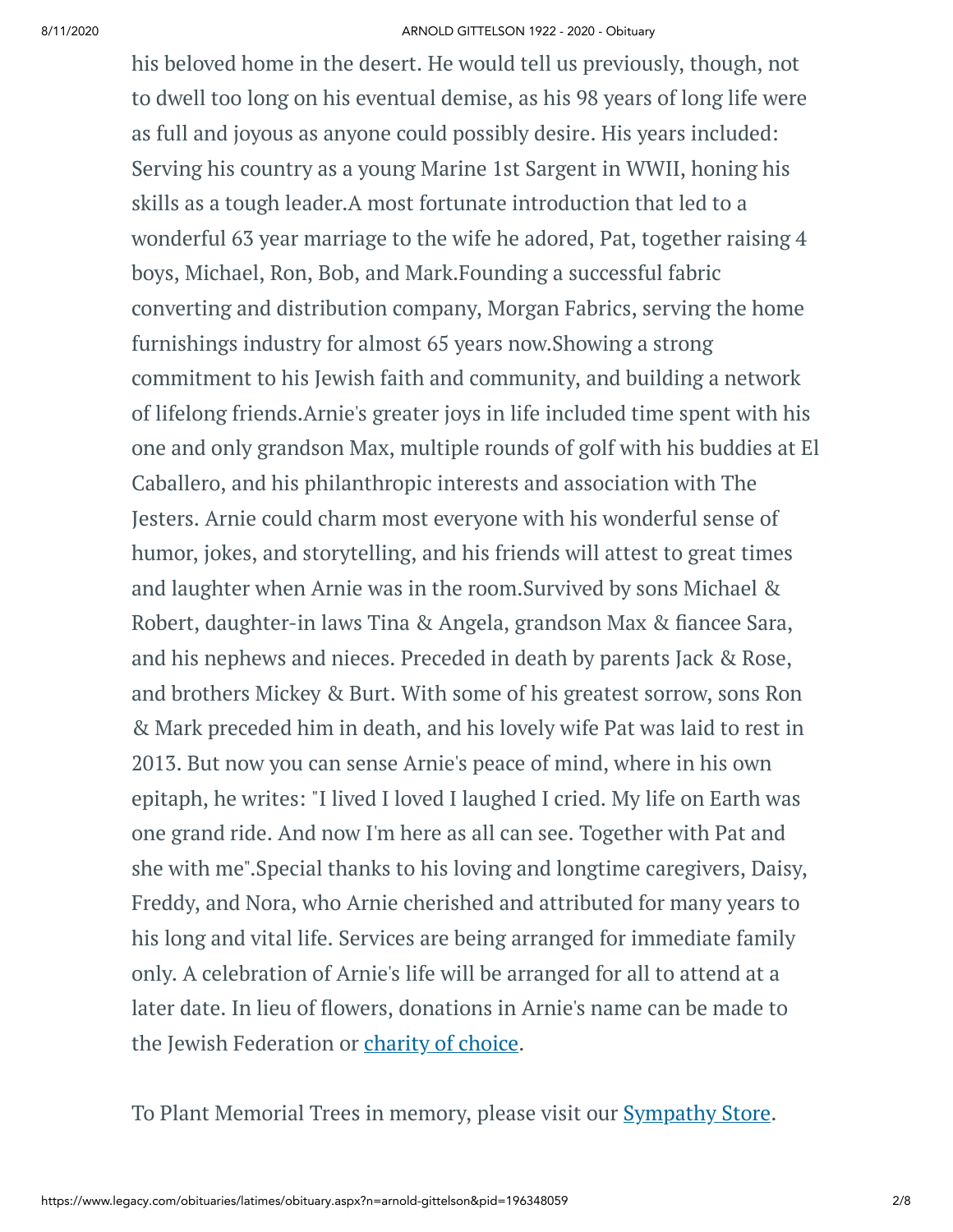Published in Los Angeles Times from Jun. 16 to Jun. 21, 2020.

## **GITTELSON Pages**

[See more records on Ancestry](https://adclick.g.doubleclick.net/pcs/click?xai=AKAOjsvc7yBmViaiRzXeAPxNUrra9QEcu9CE6N8MctQnUzdOkuYO2tDhDwSqXyG3OMnsATeOF6cymLcJKiXoQtwZC6B7bIipBo_JYXv2R6on2Tyj7g0_coNI5jtn6ty_xMs_lnC83l8Oc_ih3pkiUA4Xcxw5C1_eVcc6JtLNzudO6OZOD5pDuC8CTQa8DHyW95vWgknR19QEECLz6Fp7viZdJR_QyAQPuS-3t0KMn_j3PXFYKH2FH4CDLBx6L9MOp_v7-K_DUiorzLCj2oqSw4SH0S4XbvIo0v2fX-pFXt0Ol9NrNO_cnD5ixw&sig=Cg0ArKJSzIDkX7akMo3BEAE&urlfix=1&adurl=https://prf.hn/click/camref:1101l3yjc/adref:77841/destination:https://www.ancestry.com/cs/partner-records%3FflowId%3DpartnersBirth%26gsfn%3DARNOLD%26gsln%3DGITTELSON)

#### **MAKE A DONATION**

Please consider a donation, as requested by the family.

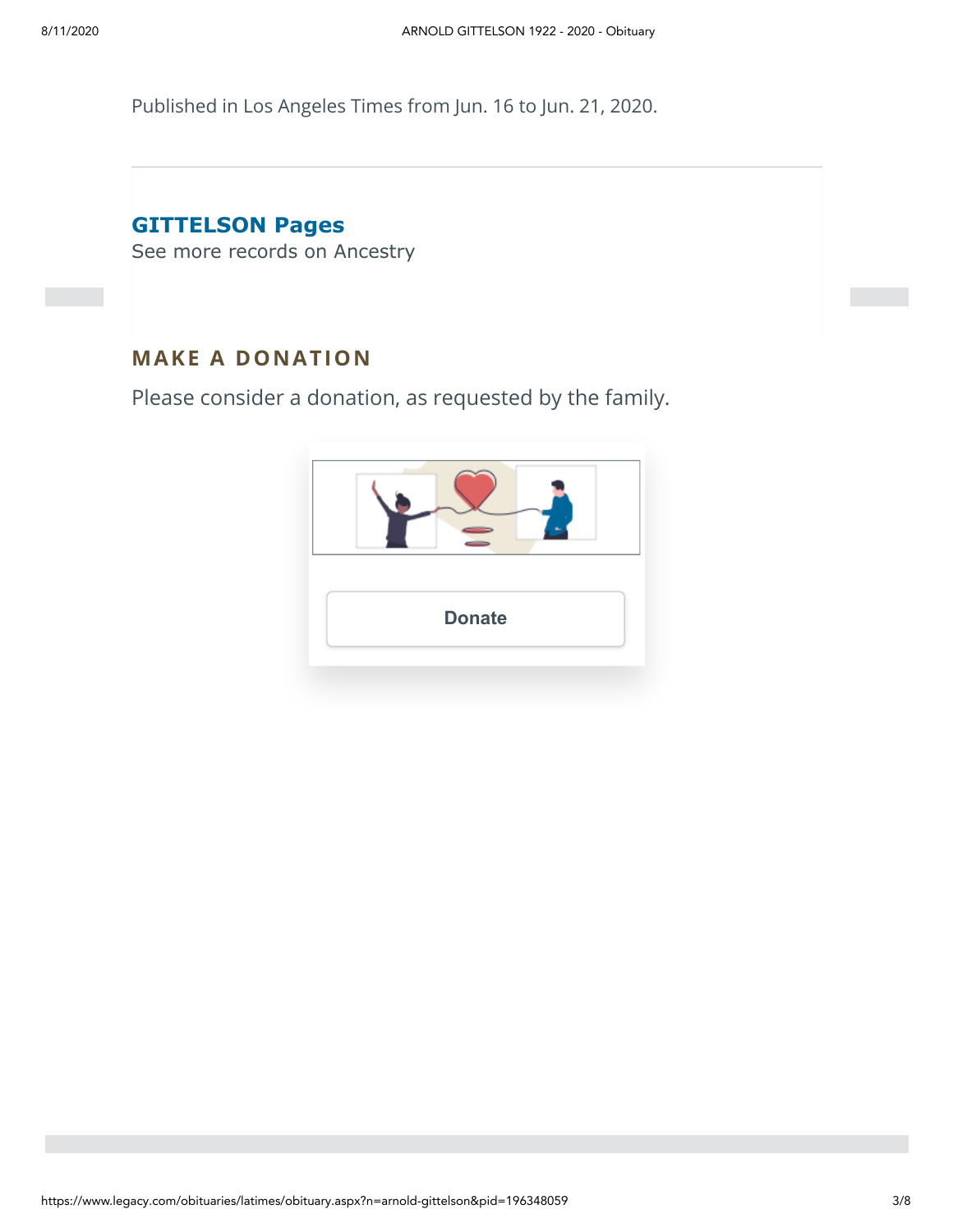#### **MEMORIES & CO N DOLE N CES**

What would you like to say about ARNOLD?

Not sure what to say?  $\blacktriangleright$ 

Add a photo

Your Name

Your Email Address

Your Relationship

 $\boxdot$  Get email updates for this page

#### **Add Memory**

[Posting Guidelines](https://www.legacy.com/guestbooks/posting-guidelines.aspx?n=ARNOLD-GITTELSON&pid=196348059) | [FAQ](https://www.legacy.com/guestbooks/faq.aspx?n=ARNOLD-GITTELSON&pid=196348059)

#### **4 entries**

June 17, 2020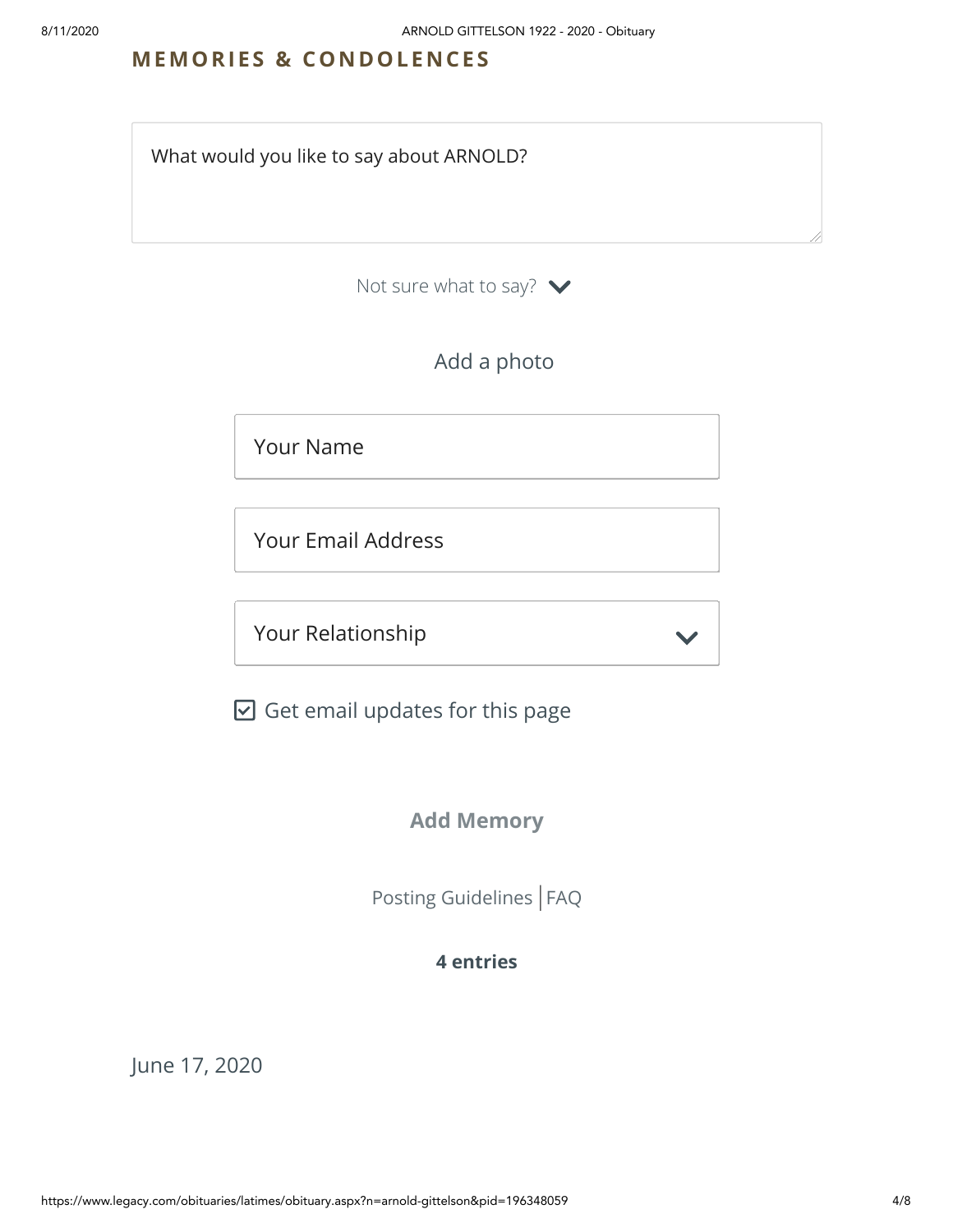

### Group of 10 Memorial Trees

**[Plant Memorial Trees](https://sympathy.legacy.com/en-us/funeral-flowers/name/arnold-gittelson-funeral-flowers/p196348059/?affiliateId=91&pm=272)**

Sympathy Gift courtesy of **Deborah Long**

June 17, 2020

As Arnie's biographer and friend, I can honeslty say he lived a life of high integrity and selfless humaintariansm, assisting others to succeed at work, in the community and around the world. As the grandmother of three of his great nephews/niece (Mackenzie, Zachary and Jackson), I am eternally grateful for all the ways he made their lives better! They simply called him, "Uncle Arnie." His generous charitable contributions ranged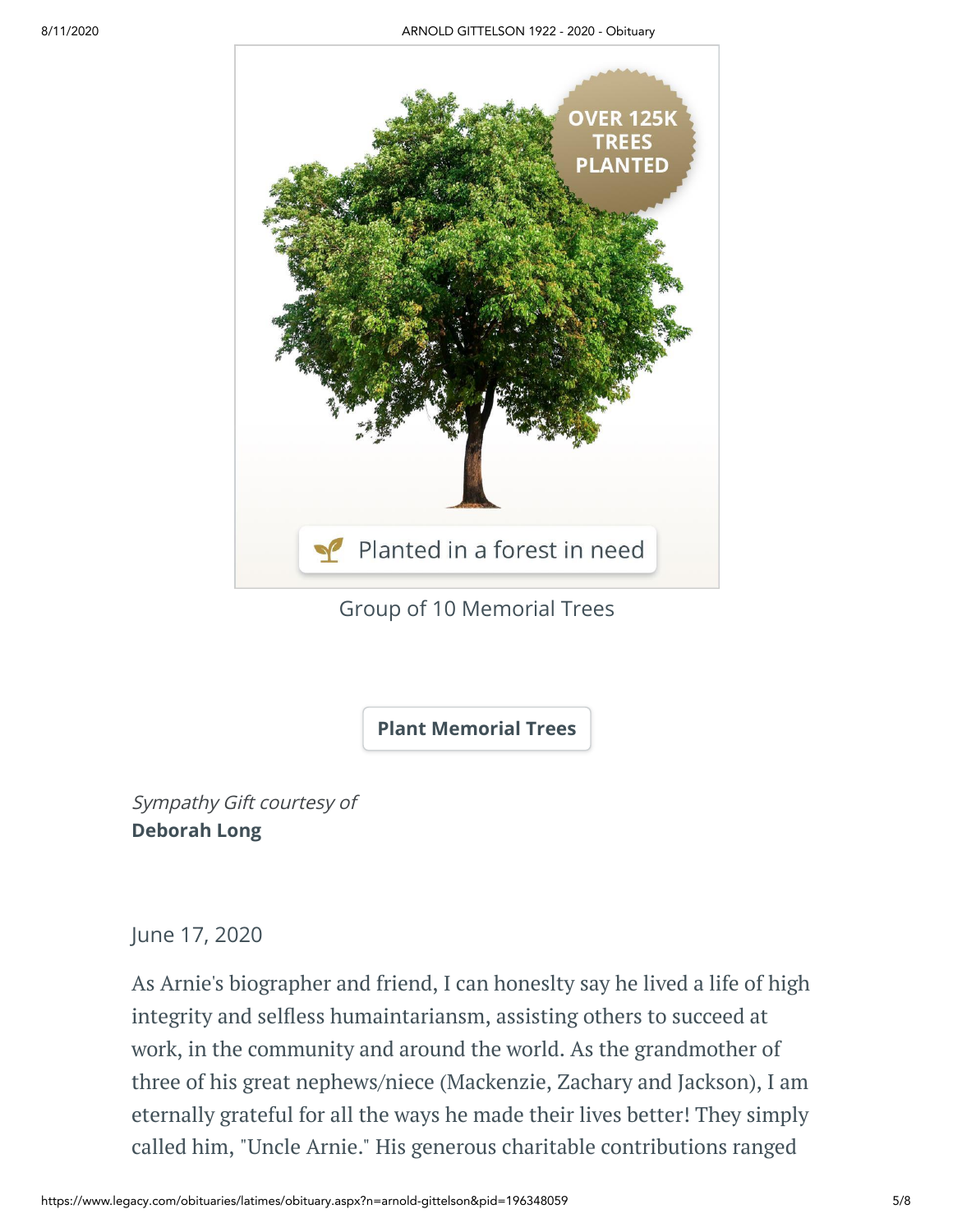#### 8/11/2020 ARNOLD GITTELSON 1922 - 2020 - Obituary

from multiple religious intitutions to one of his favorite causes: supporting blind children. He was very proud of his military service during World War II, and carried that same sense of duty to his family and his business. I will miss his deep wisdom, as well as his light-hearted wise cracks--never forgetting the punch line. Making others laugh and put things in perspective was one of his greatest gifts. My sincerest condolences to the Gittelson Family. May you find peace in his memory. Love Always, Deborah

#### **Deborah Long**

Friend



June 17, 2020

Cluster of 20 Memorial Trees

**[Plant Memorial Trees](https://sympathy.legacy.com/en-us/funeral-flowers/name/arnold-gittelson-funeral-flowers/p196348059/?affiliateId=91&pm=272)**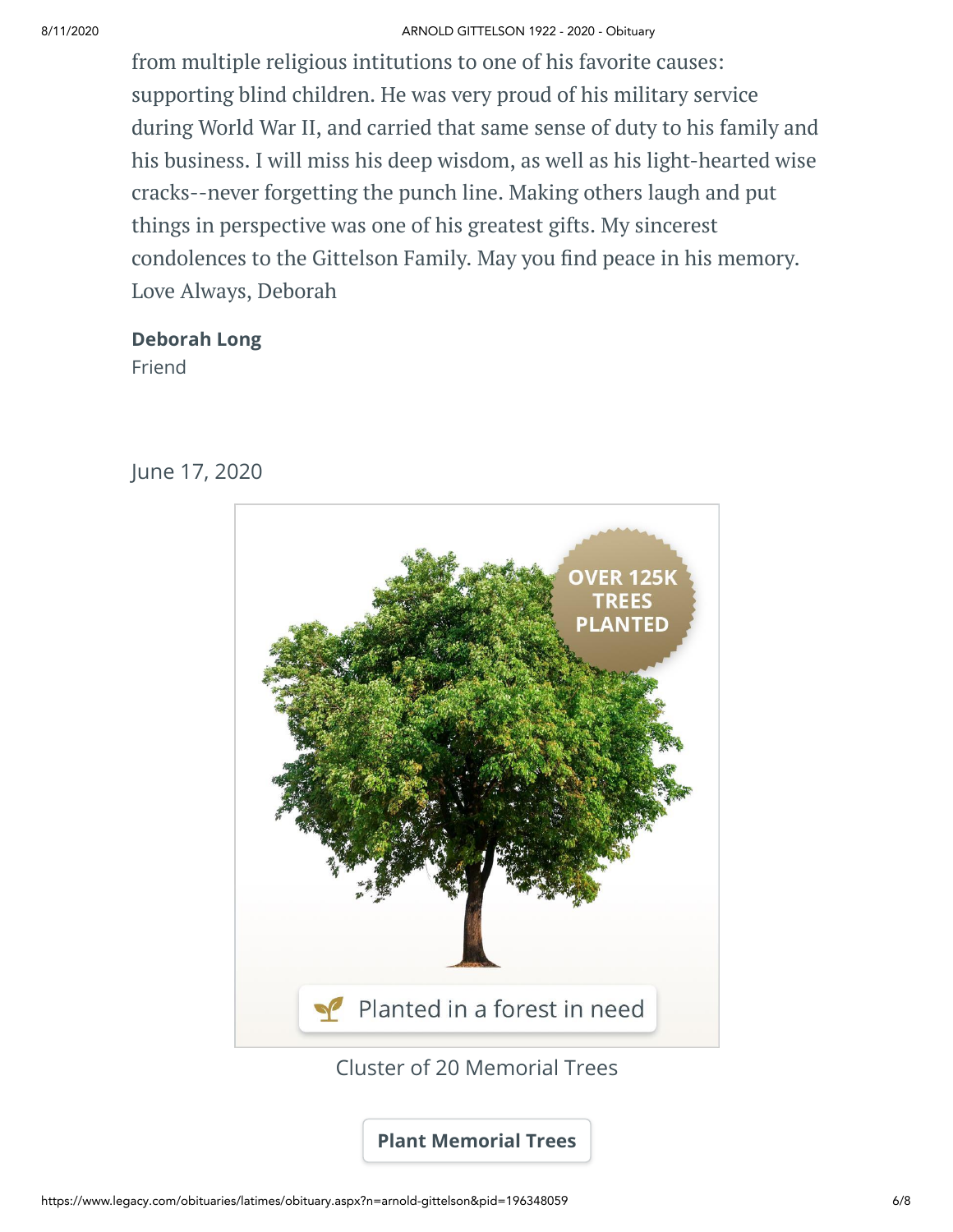Sympathy Gift courtesy of **Gary Michael Gittelson**

June 17, 2020

It is always hard to say goodbye as we look back over the years and remember the times we said hello. We had wonderful times together and we keep those precious memories alive in our hearts forever. With deepest sympathy to our family and friends - Goodbye Uncle Arnie. All Our Love, Gary Carla Mark and Avan

**Gary Michael Gittelson** Family

#### **INVITE OTHERS TO ADD MEMORIES**

Share to let others add their own memories and condolences



#### **ADVICE & SUPPORT**

**[The Five Stages of Grief](https://www.legacy.com/news/advice-and-support/article/the-five-stages-of-grief)**

**[Sympathy Advice](https://www.legacy.com/news/advice-and-support/article/sympathy-and-condolence-advice)**

**[What Is a Eulogy?](https://www.legacy.com/news/advice-and-support/article/what-is-a-eulogy)**

**[Funeral Flower Etiquette](https://sympathy.legacy.com//en-us/funeral-flowers/article/funeral-flower-etiquette/)**

[View All Advice & Support Articles](http://www.legacy.com/news/advice-and-support)